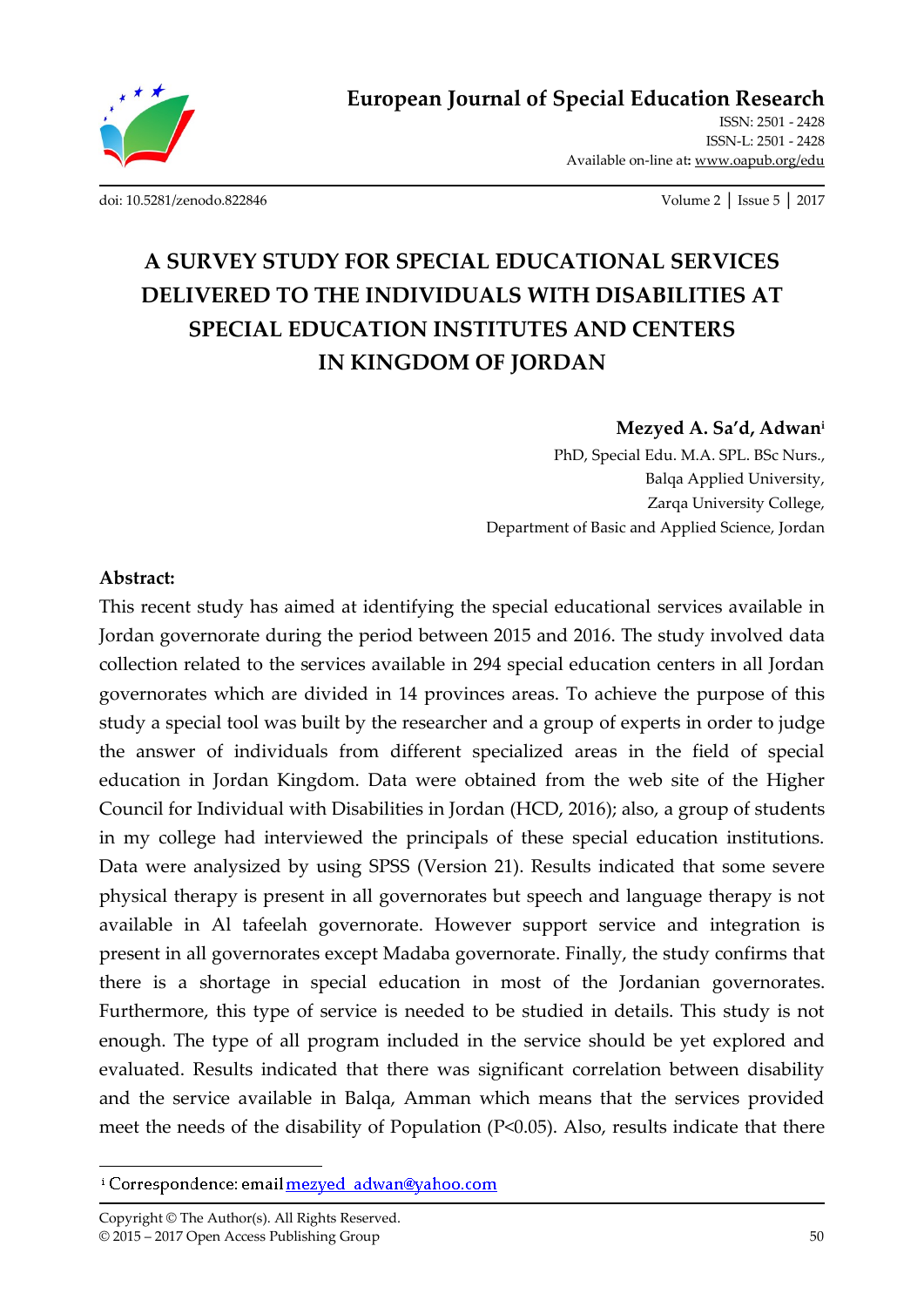was correlation between governorate and institutionalization. Though, Amman governorate provides the highest level of institutionalization services. And there was marginal significant correlation between the governorate and the early intervention services ( $p = 0.058$ ). Also, there was significant correlation between governorate and physiotherapy services. Though, Amman has the highest indicators. Support service was significant in Amman, Irbid, Zarqa, Mafraq, Balqa. In general, there was a significant correlation between service provided by special education centers and the type of disability.

**Keywords:** special education service, disability, Jordan

## **1. Introduction**

In the late of the 19<sup>th</sup> century, special education services have been started in Jordan by the local churches at that time. It was clear that these services were mainly focused on people who were visually impairment and deaf. Those who had disabilities which were obviously physical instead of related to learning (Hadidi, 1998).

This can be attributed to increment of population, and also to the injuries of civil war and other disasters (Turmusani, 1999). However, Hadidi (1998) explained that the report excluded many cases of disabilities like behavior disorders and learning disabilities. This goes back to main reasons, which were because numerous parents abstained on given exact information on the one hand and on the other, there was a lack of reference make to particular categories.

In 1979, the first national survey of exceptional children was conducted in Jordan. Over 18,000 people with disabilities were determined, and in 1996, this number increased up to 55,000. The most predominant classes were physical disability and hearing impairments, 60%, 19% respectively (Hadidi, 1998 A & Dos, 2008

Ilar Vein, Turmusani (1999) emphasized that predominantly these surveys comprised open-ended questions and socio-cultural values played part in defining disability in the answers by individuals of family. In fact, cultural values played a part in defining disability because they do not want to be associated with the stigma of disabilities. As a result, families of the disabled were overwhelmed with the feeling of shame. Hence, most Jordanian families did not report disabilities fearing scrutiny and shame which in return affects the accuracy of the disability number.

According to Jordanian statistics, the number of people who were determined to have disabilities amounted to 62,986 in 2004 (Al Zyoud, 2011). However considerable doubt still existed in distinguishing disabilities in young children, such as, there were 8-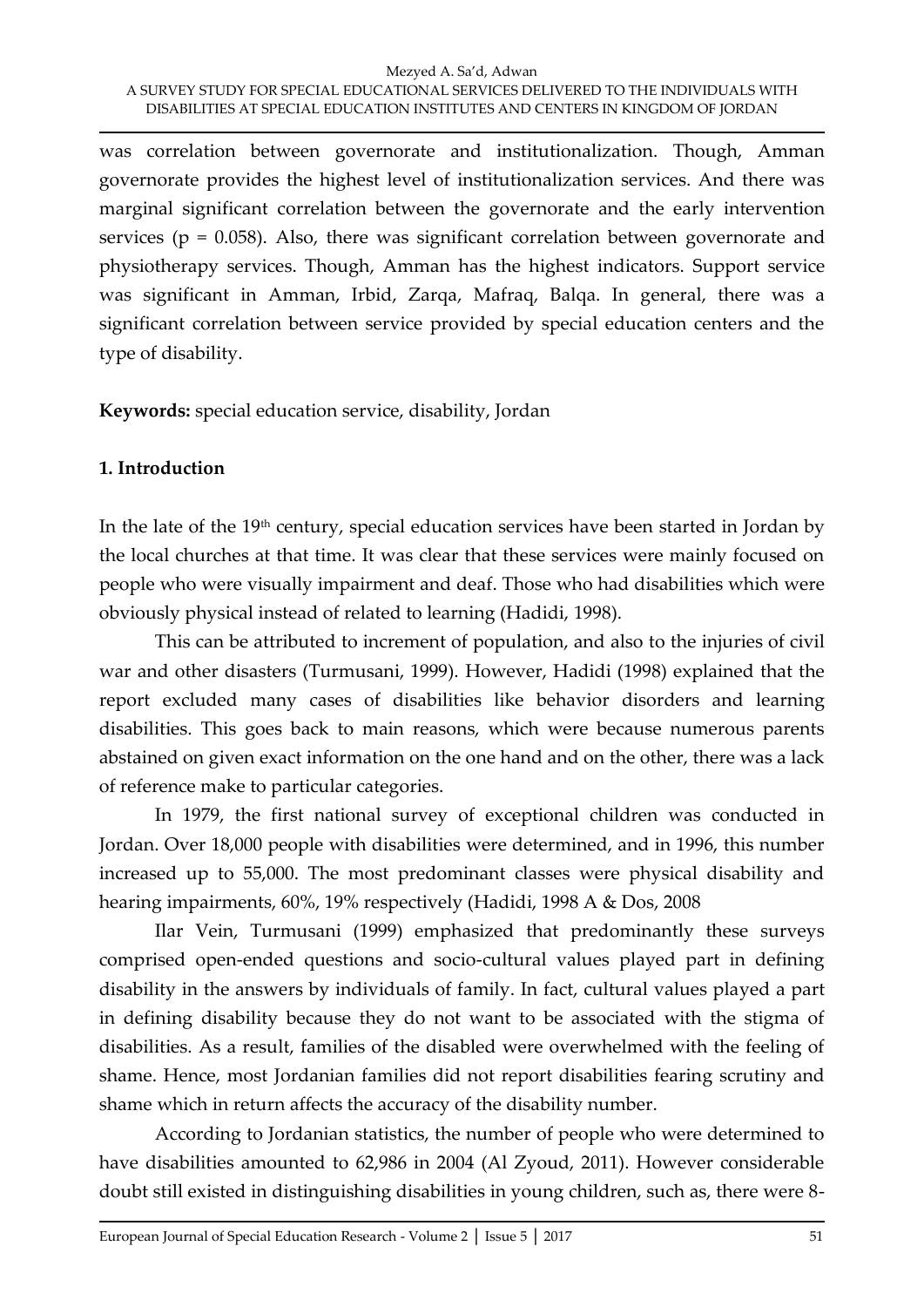12% of children in regular schools who having learning disabilities (LD). Later, discovered information such this, was not considered after the last survey so the statistics are still vague (UNICEF, 2007). In the late of 1970s, many efforts were taken towards exploration and improvement of special education services. University of Jordan was paying attention to especial education needs through focusing especially on measurement and assessment of children with disabilities. In 1996, the University of Jordan graduated the first regiment of special education teachers. In the 1980s and 1990s the Jordanian researchers developed a version of Standard ford Benet Intelligence Scale (IQ) For Jordanian environment (Al Rosan, 1996). At the same time, lots of tests were developed in order to evaluate and measure children's abilities with general and specific learning disabilities (Alrosan, 1996). Because of this attention, an increasing amount of individuals with special needs has enforced the government to build interest in educating them in public school. However, under the Jordanian constitution everyone has the right to free public education. Educational policies in Jordan were obligated to focus on the necessities of basic and comprehensive service for students with learning disabilities.

In the late 1960s, primary services toward disabled individuals in Jordan began. At the same time, the individuals who are deaf, blind and intellectual disabled started to receive services through the establishment of the first institution (Zainudin, 2013). In 1979, the government instituted the first initiative founded by the ministry of social development (MSD, 2005) in order to be accountable for providing educational, vocational rehabilitation and other services through organizations, schools and special classes under its supervision. In addition to this implementing rehabilitation engagement programs and deliver burden-free amenities and tax exemption for the disabled persons and the institutions which provide services to them (MSD, 2005).

In 1993, a law for the Well–being of Disabled people was approved and passed. The law stated the viewpoint of government of Jordan for the treatment of students with disabilities. (MOE, 2009 the law stem for Arabic values, the constitution, the law of human rights and the international act). Consequently, the Ministry of Education (MOE, 2009) founded a department of special education services in order to satisfy the needs of the students with learning disabilities and incorporate students with special needs within the regular classroom and develop the competencies of the teachers in resource room (RR) (Al-Natour et al. 2008).

The Ministry Of Education, additionally, in 1994 the remedial Department was founded by ministry of education (MOE, 2012) which is accountable for special education training. In 2000, the Ministry Of Education established a diagnosis unit for gifted students which ended to establish an excellency school in each province area for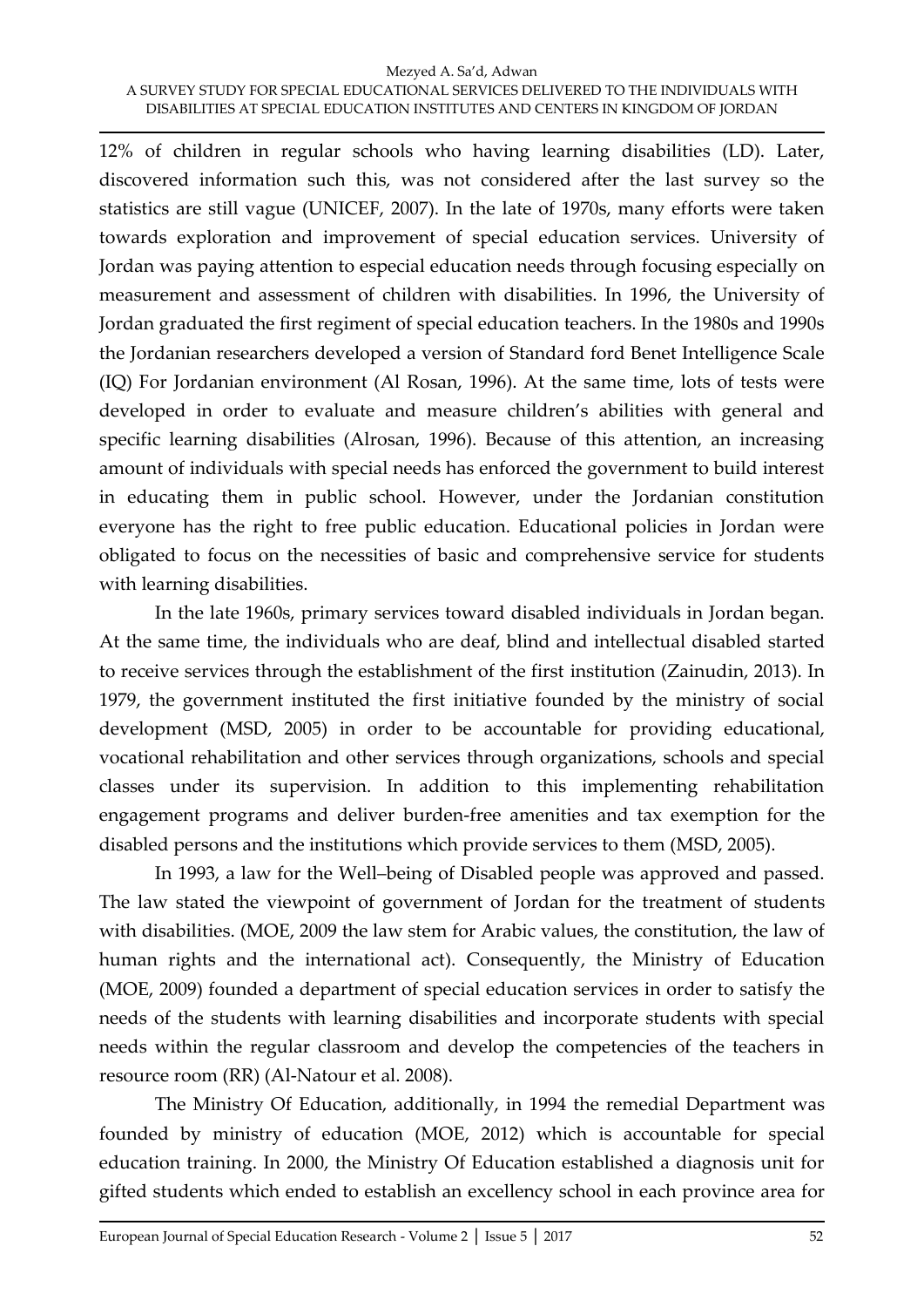the talent students (Abu-Humour & Alhmouz, 2014). Moreover, the Ministry Of Education established departments which offer inclusive services for the students with special needs (Unisco/WDE/Jordan 2006/2007). Upon the previous background, this cross-sectional study will explore the reality of services delivered to the disabled children.

# **2. Aim of the study**

The study aim to investigate the reality of special education services in Jordan. To achieve the aim of this paper, the following questions were thrown:

- 1. What are the services available in Jordanian special education institutions?
- 2. Do the services meet the need of the individuals with disabilities?
- 3. What is the relationship between the type of the service deliver and the governorate?
- 4. What is the relation between the service available and the disability?

# **3. Definition of terms**

# **A. Special educational services**: (operational definition):

For the purpose of this study, special education services include any act related to the following services, diagnosing, teaching, learning& instruction, vocational rehabilitation, institutionalization, training courses, physical therapy, physiotherapy, speech and language pathology, early intervention, transportation, and integration.

**B. Jordan** is an Arab kingdom in Western Asia, on the East Bank of the Jordan River. It is bordered by Saudi Arabia to the east and south, IRAQ to the north-east, Syria to the north, [Palestine](https://en.wikipedia.org/wiki/State_of_Palestine) and the [Dead Sea](https://en.wikipedia.org/wiki/Dead_Sea) to the west and the [Red Sea](https://en.wikipedia.org/wiki/Red_Sea) in its extreme south-west**.** Jordan is strategically located at the crossroads of Asia, Africa and Europe. The capital, Amman, is Jordan's most populous city as well as the country's economic, political and cultural centre.

Jordan is a relatively small semi-arid almost landlocked country with a population numbering at 9.5 million. [Sunni](https://en.wikipedia.org/wiki/Sunni_Islam) [Islam,](https://en.wikipedia.org/wiki/Islam) practiced by around 92% of the population, is the dominant religion in Jordan. It coexists with an indigenous Christian [minority.](https://en.wikipedia.org/wiki/Christianity_in_Jordan) Jordan is considered to be among the safest of **[Arab](https://en.wikipedia.org/wiki/Arab)** countries in the Middle East, and has avoided long-term terrorism and instability. In the midst of surrounding turmoil, it has been greatly hospitable, accepting refugees from almost all surrounding conflicts as early as 1948, with most notably the estimated 2.1 million [Palestinians](https://en.wikipedia.org/wiki/Palestinian_refugees) and the 1.4 million [Syrian refugees](https://en.wikipedia.org/wiki/Syrian_refugees) residing in the country. The kingdom is also a refuge to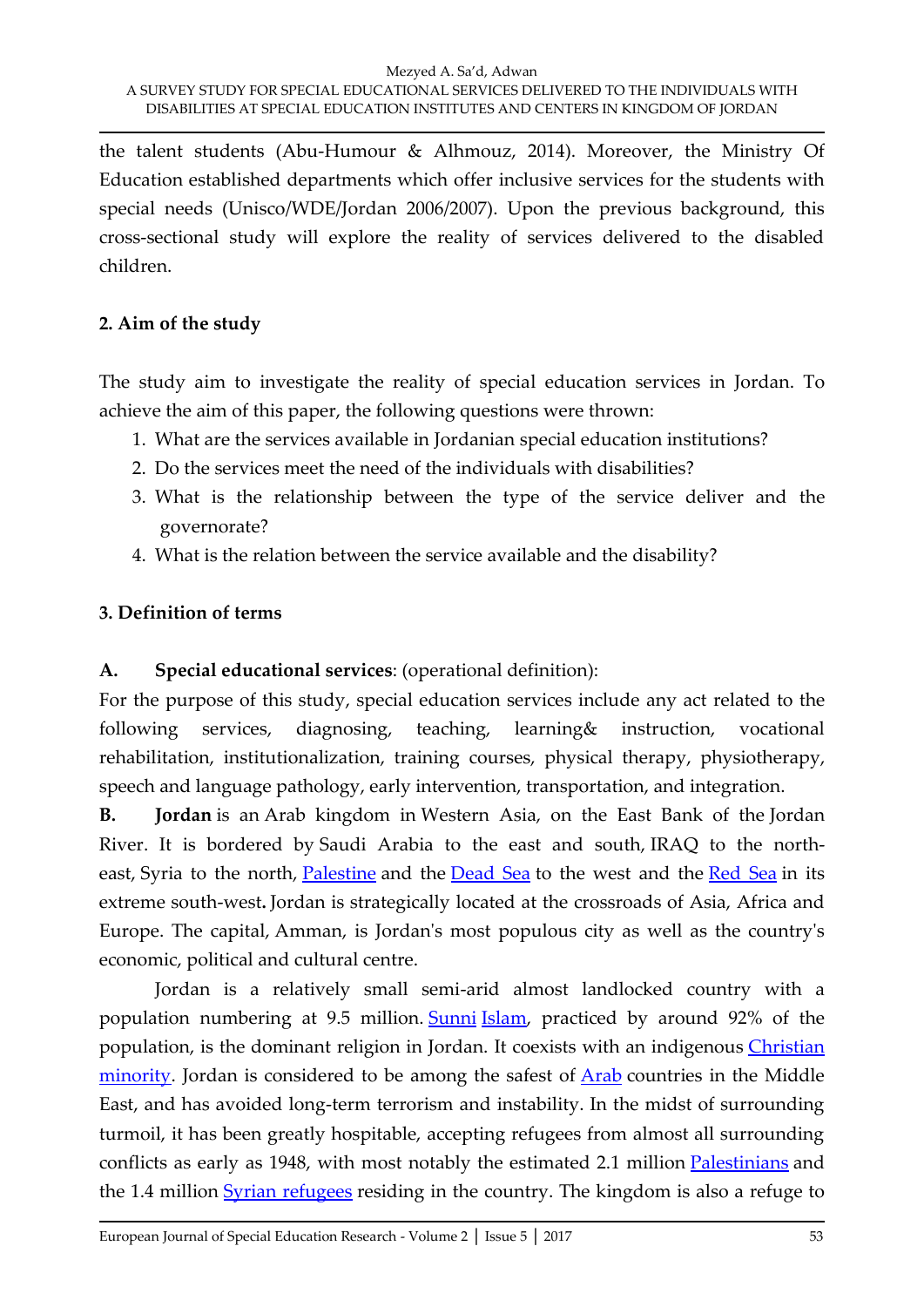thousands of [Iraqi Christians](https://en.wikipedia.org/wiki/Iraqi_Christians) fleeing the [Islamic State.](https://en.wikipedia.org/wiki/Islamic_State_of_Iraq_and_the_Levant) While Jordan continues to accept refugees, the recent large influx from Syria placed substantial strain on national resources and infrastructure. Jordan is classified as a country of "high human development" with an "upper middle income" economy.

**C. Disability:** The ADA defines a person with a disability as a person who has a physical or mental impairment that substantially limits one or more major life activity (Alzyoud, 2011). This includes people who have a record of such impairment, even if they do not currently have a disability. It also includes individuals who do not have a disability, but are regarded as having a disability (CEC, 2014). The ADA also makes it unlawful to discriminate against a person based on that person's association with a person with a disability.

## **4. Methodology**

## **4.1 Research Tool**

A special form was developed by the researcher. It consists of eleven dimensions of services which include the following services that delivered to the individuals with disability: institutionalization, diagnosing, rehabilitation, speech-language, physiotherapy, physical therapy, Integration, early intervention, transportation, courses, and teaching services. The name of governorate and type of disability was included in the research instrument.

# **4.2 Data collection**

Permission form was signed from all institutions in Jordan. Also, a letter for cooperation was obtained from the Jordanian Higher Council for Persons with Disabilities (HCPD). Data were obtained from the documentations presented in the Higher Council of persons with Disability web site (HCPD, 2017). 298 institutions deliver special education services in 14 province areas in Jordan (HCPD, 2017).

# **4.3 Data analysis**

Statistical procedures were used to analyze the data (Spss version 21) was used for this purpose, correlation factors (Phi) and frequencies and percentage, and significance (P) and Rho were calculated.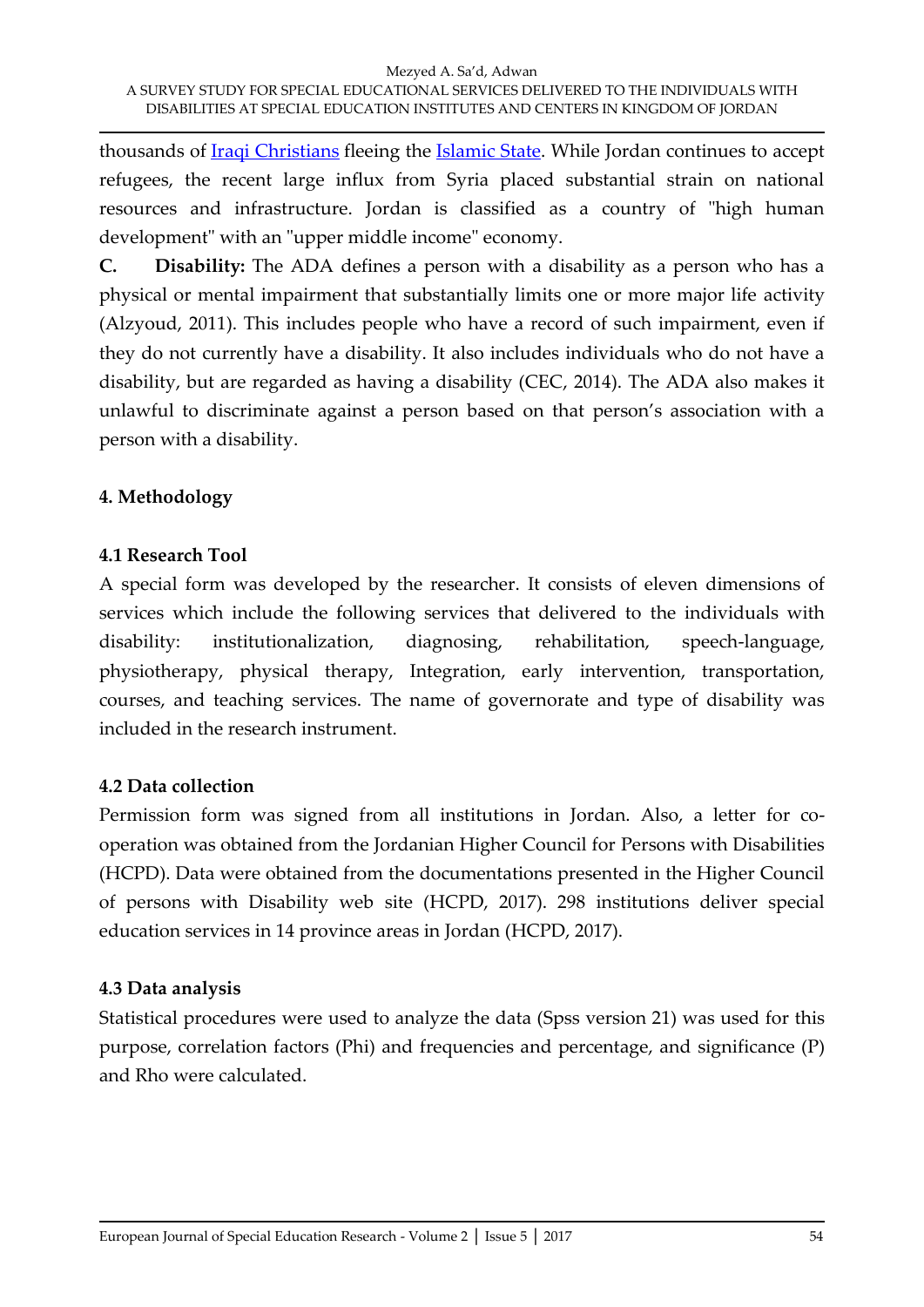### **5. Results**

This section presents the results of data obtained about the services delivered to the individuals with disabilities in Jordan province areas.

Analyzing the frequencies of services delivered to individuals with disabilities in Jordan indicated some severe variations among governorates. Amman governorate has the highest rank for all services available that is, because it is the capital and has high number of people with special needs (Al Jabery, M., & Zumberg, M. 2008). In the other governorates, there was a shortage in some services. So, in AJloon, Altafela, Jarash and Madaba there were no services related to diagnosis. Teaching and rehabilitation are available in all the governorates. Institutionalization is not present in most of governorates (Ajloon, Al mufraq, Irbid, Madab. However, in Albalqa, Jarash, Karak institutionalization is rarely present.

Physical therapy is present in all governorates but speech, language is not present in Al tafeelah governorate. Support service, and integration is present in all the governorates except Madaba governorate.

Finally, the study confirms that there is a shortage in special education services in most of the Jordanian governorates. Furthermore, the type of service is needed to be studied in details. This study is not enough. The type all program included in the service should be explored and evaluated.

Results indicate that there was significant correlation between disability and the service available in Balqa, Amman which means that the service provided meets the needs of the disability of population ( $p<0.05$ ).

The results indicate that there was correlation between governorates and institutionalization. Though, Amman governorate provides the highest level of institutionalization services. And there was marginal significant correlation between the governorate and the early intervention services ( $p= 0.005$ ), Also there was significant correlation between governorate and physiotherapy services. Though, Amman has the highest indicators. Support service was significant in Amman, Irbid, Zarqa, Mafraq, Balqa.

In general, there was a significant correlation between services provided by special education centers.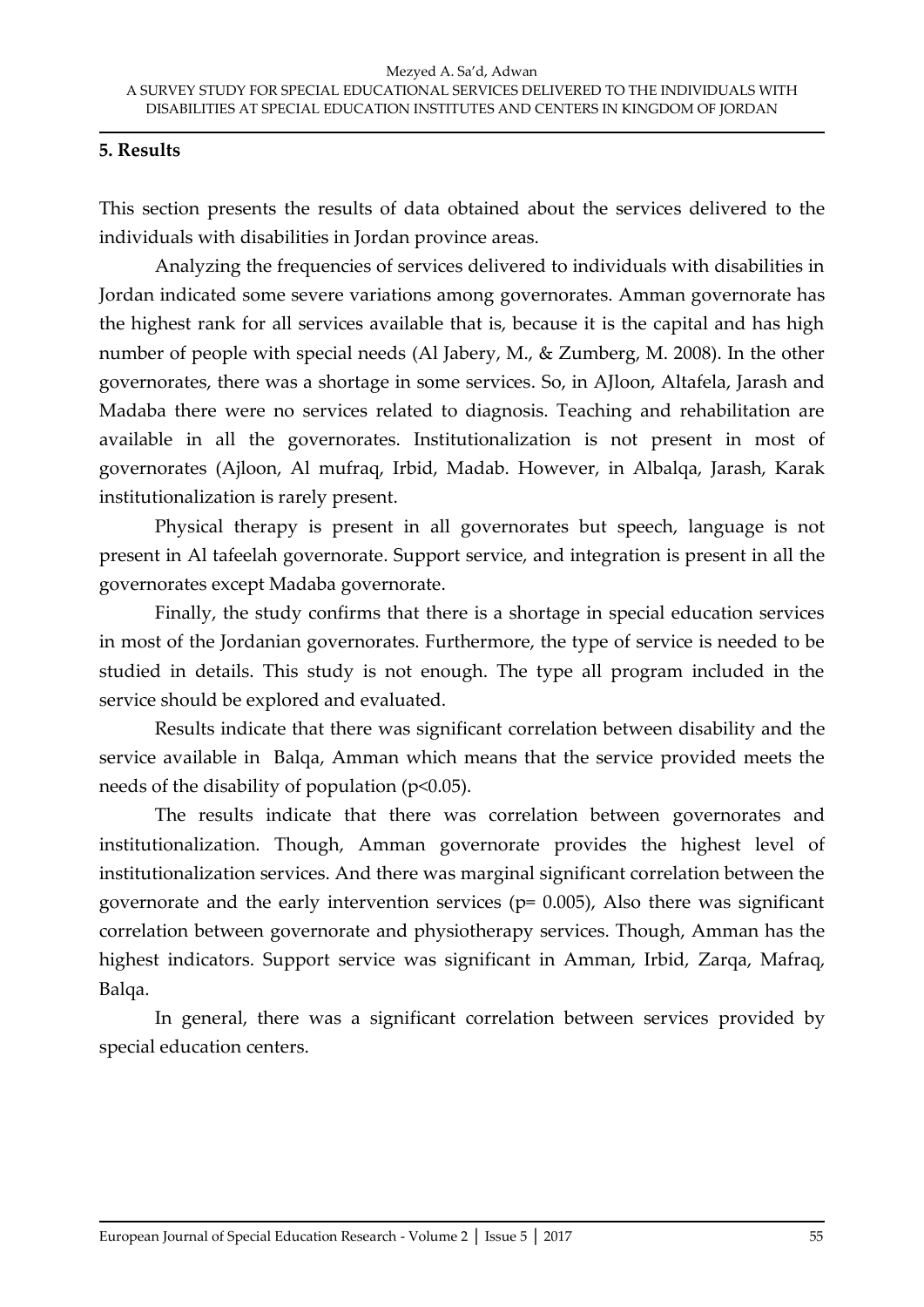| Table 1                               |                                     |                              |                                          |                                    |                                 |                                            |                                            |                              |                                                    |                                |                                          |                                             |                                         |
|---------------------------------------|-------------------------------------|------------------------------|------------------------------------------|------------------------------------|---------------------------------|--------------------------------------------|--------------------------------------------|------------------------------|----------------------------------------------------|--------------------------------|------------------------------------------|---------------------------------------------|-----------------------------------------|
| Service                               | Governorates $n$ $\left(\% \right)$ |                              |                                          |                                    |                                 |                                            |                                            |                              |                                                    |                                |                                          |                                             |                                         |
|                                       | No/<br>Yes                          | Amman                        | Ajloon                                   | Albalqa                            | Mafraq<br>$\overline{A}$        | Al tafela                                  | Aqaba                                      | Irbid                        | Jarash                                             | Karak                          | Ma'an                                    | Madaba                                      | Zarka                                   |
| Diagnosis                             | No<br>Yes                           | 74<br>(79.6)<br>19           | 5<br>(100)<br>$\boldsymbol{0}$           | 11<br>(78.6)<br>3                  | 17<br>(100)<br>$\boldsymbol{0}$ | $\bf{4}$<br>(100)<br>$\boldsymbol{0}$      | 6<br>(85.2)<br>$\mathbf{1}$                | 41<br>(93.4)<br>3            | 5<br>(100)<br>$\mathbf{0}$                         | 15<br>(88.2)<br>$\overline{2}$ | $\overline{7}$<br>(87.5)<br>$\mathbf{1}$ | $\overline{9}$<br>(100)<br>$\boldsymbol{0}$ | 28<br>(87.5)<br>$\overline{\mathbf{4}}$ |
|                                       | No                                  | (20.4)<br>24                 | (0.0)<br>$\overline{2}$                  | (21.4)<br>$\overline{2}$           | (0.0)<br>5                      | (0.0)<br>$\mathbf{1}$                      | (14.3)<br>3                                | (6.6)<br>13                  | (0.0)<br>$\overline{4}$                            | (11.8)<br>6                    | (12.5)<br>$\mathbf{1}$                   | (0.0)<br>$\overline{4}$                     | (12.5)<br>13                            |
| Teaching                              | Yes                                 | (26.1)<br>68<br>(73.9)       | (40.0)<br>3<br>(60.0)                    | (14.3)<br>12<br>(85.7)             | (29.4)<br>12<br>(85.7)          | (25.0)<br>3<br>(75.0)                      | (42.9)<br>$\overline{4}$<br>(57.1)         | (29.5)<br>31<br>(70.5)       | (80.0)<br>$\mathbf{1}$<br>(20.0)                   | (35.3)<br>11<br>(64.7)         | (12.5)<br>$\overline{7}$<br>(87.5)       | (44.4)<br>5<br>(56.6)                       | (40.6)<br>19<br>(59.4)                  |
| Rehabili<br>tation                    | No                                  | 47<br>(51.1)                 | $\overline{2}$<br>(40,0)                 | 5<br>(35.7)                        | 11<br>(64.7)                    | 3<br>(75.0)                                | 5<br>(71.4)                                | 23<br>(52.3)                 | $\Omega$<br>(0.0)                                  | 9<br>(52.9)                    | 3<br>(37.5)                              | $\overline{4}$<br>(44.4)                    | 17<br>(53.1)                            |
|                                       | Yes                                 | 45<br>(48.9)                 | 3<br>(60.0)                              | 9<br>(64.3)                        | 6<br>(35.3)                     | $\mathbf{1}$<br>(25.0)                     | $\overline{2}$<br>(26.6)                   | 21<br>(47.7)                 | 5<br>(100.)                                        | 8<br>(47.1)                    | 5<br>(62.5)                              | 5<br>(55.6)                                 | 15<br>(46.9)                            |
| Institution<br>alization              | No                                  | 69<br>(75.0)                 | 5<br>(100.)                              | 11<br>(78.6)                       | 17<br>(100)                     | $\overline{4}$<br>(100.)                   | $\overline{7}$<br>(100)                    | 44<br>(100)                  | $\overline{4}$<br>(80,0)                           | 16<br>(94.1)                   | 8<br>(100)                               | 9<br>(100)                                  | 29<br>(90.6)                            |
|                                       | Yes                                 | 23<br>(25.0)                 | $\theta$<br>(0.0)                        | 3<br>(21.4)                        | $\boldsymbol{0}$<br>(0.0)       | $\mathbf{0}$<br>(0.0)                      | $\mathbf{0}$<br>(0.0)                      | $\boldsymbol{0}$<br>(0.0)    | $\mathbf{1}$<br>(20)                               | 1<br>(5.9)                     | $\overline{0}$<br>(0.0)                  | $\boldsymbol{0}$<br>(0.0)                   | 3<br>(9.4)                              |
| Courses<br>Physical<br>therapy        | No<br>Yes                           | 30<br>(32.6)<br>62           | $\overline{2}$<br>(40.0)<br>3            | 7<br>(50.0)<br>7                   | 8<br>(47.1)<br>9                | $\overline{2}$<br>(50.0)<br>$\overline{2}$ | 3<br>(42,9)<br>$\overline{4}$              | 11.<br>(25.0)<br>33          | $\mathbf{1}$<br>(20.0)<br>$\overline{4}$           | 6<br>(35.3)<br>11              | $\overline{4}$<br>(50.0)<br>$\bf 4$      | 3<br>(33,3)<br>6                            | 13<br>(40.6)<br>19                      |
|                                       | No                                  | (67.4)<br>43                 | (60.0)<br>$\mathbf{1}$                   | (50.0)<br>$\overline{7}$           | (52.9)<br>10                    | (50.0)<br>$\overline{2}$                   | (57.1)<br>$\overline{4}$                   | (75.0)<br>25                 | (80.0)<br>$\overline{2}$                           | (64.7)<br>$\overline{7}$       | (50.0)<br>3                              | (66.7)<br>6                                 | (59.4)<br>16                            |
|                                       | Yes                                 | (46.7)<br>49<br>(63.3)       | (20.0)<br>$\overline{4}$<br>(80.0)       | (50.0)<br>$\overline{7}$<br>(50.0) | (58.8)<br>7<br>(41.2)           | (50.0)<br>$\overline{2}$<br>(50.0)         | (57.1)<br>3<br>(42.9)                      | (56.8)<br>19<br>(43.2)       | (40.0)<br>3<br>(60.0)                              | (41.2)<br>10<br>(58.8)         | (37.5)<br>5<br>(62.5)                    | (66.7)<br>3<br>(33.3)                       | (50.0)<br>16<br>(50.0)                  |
| language<br>Speech-                   | No                                  | 36<br>(39.1)                 | $\overline{2}$<br>(40.0)                 | 3<br>(21.4)                        | 12<br>(70.6)                    | $\overline{4}$<br>(100.)                   | 5<br>(71.4)                                | 24<br>(54.5)                 | 3<br>(60.0)                                        | 9<br>(52.9)                    | 5<br>(55.6)                              | 5<br>(55.6)                                 | 14<br>(43.8)                            |
|                                       | Yes                                 | 56<br>(60.9)                 | 3<br>(60, 0)                             | 11<br>(78.6)                       | 5<br>(24.4)                     | $\boldsymbol{0}$<br>(0.0)                  | $\overline{2}$<br>(28.6)                   | 20<br>(45.5)                 | $\overline{2}$<br>(40.0)                           | 8<br>(47.1)                    | 3<br>(44.4)                              | $\overline{4}$<br>(44.4)                    | 18<br>(56.2)                            |
| interventi<br>Early<br>$\mathfrak{m}$ | No<br>Yes                           | 54<br>(58.7)<br>38<br>(41.3) | 4<br>(80.0)<br>$\mathbf{1}$<br>(20.0)    | 11<br>(78.6)<br>3<br>(21.4)        | 12<br>(70.6)<br>5<br>(24.4)     | $\theta$<br>(0.0)<br>$\bf{4}$<br>(100.)    | 5<br>(71.4)<br>$\overline{2}$<br>(28.6)    | 33<br>(75.0)<br>11<br>(25.0) | $\overline{4}$<br>(80.0)<br>$\mathbf{1}$<br>(20.0) | 12<br>(70.6)<br>5<br>(29.4)    | 3<br>(37.5)<br>5<br>(62.5)               | 8<br>(88.9)<br>$\mathbf{1}$<br>(11.1)       | 28<br>(87.5)<br>4<br>(12.5)             |
| therapy<br>Physio-                    | No<br>Yes                           | 49<br>(45.8)<br>51           | 5<br>(100)<br>$\boldsymbol{0}$           | 7<br>(50.0)<br>7                   | 13<br>(76.5)<br>4               | 3<br>(75)                                  | 5<br>(71.4)                                | 32<br>(72.7)<br>129          | 4<br>(80)<br>$\mathbf{1}$                          | 11<br>(64.7)                   | 6<br>(75.0)<br>$\overline{2}$            | 8<br>(88.9)<br>$\mathbf{1}$                 | 21<br>(65.6)<br>$11\,$                  |
|                                       | No                                  | (51,1)<br>25                 | (0.0)<br>$\overline{2}$                  | (50.0)<br>$\overline{4}$           | (25.5)<br>6                     | $\mathbf{1}$<br>(25)<br>$\mathbf{1}$       | $\overline{c}$<br>(27.3)<br>$\overline{2}$ | (27.3)<br>15                 | (20)<br>$\mathbf{1}$                               | 6<br>(35,3)<br>$11\,$          | (25)<br>3                                | (11.1)<br>3                                 | (34.4)<br>$10\,$                        |
| Transpor<br>tation                    | Yes                                 | (27.2)<br>67<br>(72.8)       | (40,0)<br>3<br>(60.0)                    | (28.6)<br>10<br>(71.4)             | (35.3)<br>11<br>(64.7)          | (25.0)<br>3<br>(75.0)                      | (28.6)<br>5<br>(71.4)                      | (34.1)<br>29<br>(65.9)       | (20.0)<br>$\overline{4}$<br>(80.0)                 | (64.7)<br>6<br>(35.3)          | (37.5)<br>5<br>(62.5)                    | (33.3)<br>6<br>(66.7)                       | (31.3)<br>22<br>(68.8)                  |
| Integra<br>tions                      | No<br>Yes                           | 63<br>(68.5)<br>29           | $\overline{4}$<br>(80,0)<br>$\mathbf{1}$ | 8<br>(57.1)<br>6                   | 10<br>(58.8)<br>$\overline{7}$  | $\mathbf{1}$<br>(25.0)<br>3                | $\overline{4}$<br>(57.1)<br>3              | 31<br>(70.5)<br>13           | $\overline{3}$<br>(60.0)<br>$\overline{2}$         | 9<br>(52.9)<br>8               | 3<br>(37.5)<br>5                         | 9<br>(100.0)<br>$\boldsymbol{0}$            | 23<br>(71.9)<br>9                       |
|                                       | No                                  | (31.5)<br>59                 | (20.0)<br>$\overline{2}$                 | (42.9)<br>6                        | (41.2)<br>4                     | (75.0)<br>$\mathbf{1}$                     | (42.9)<br>7                                | (29.5)<br>7                  | (40.0)<br>3                                        | (47.1)<br>9                    | (62.5)<br>$\mathbf{1}$                   | (0.0)<br>4                                  | (28.1)<br>21                            |
| Support                               | Yes                                 | (64.1)<br>33<br>(35.9)       | (40.0)<br>3<br>(60,0)                    | (42.9)<br>8<br>(57.1)              | (23.5)<br>13<br>(76.5)          | (25.0)<br>3<br>(75.0)                      | (57.1)<br>$37\,$<br>(42.9)                 | (15.9)<br>37<br>(84.1)       | (60.0)<br>2<br>(40.0)                              | (52.9)<br>8<br>(47.1)          | (12.5)<br>7<br>(87.5)                    | (44.4)<br>5<br>(55.6)                       | (65.6)<br>11<br>(34.4)                  |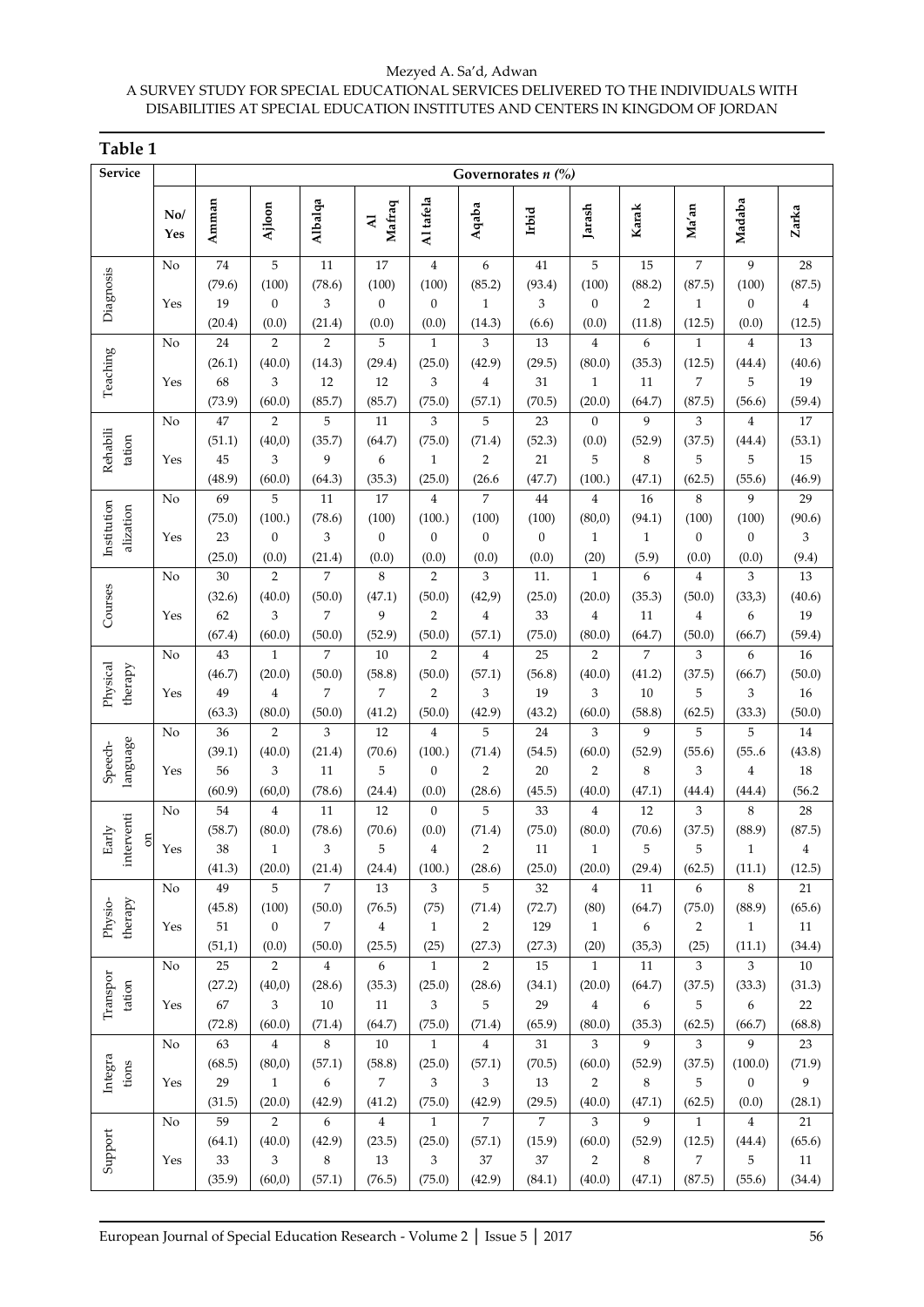| <b>Table 2:</b> Correlation between service and disability: Rho $(253) = 0.190$ , $p=0.002$ |             |           |  |  |  |  |  |  |
|---------------------------------------------------------------------------------------------|-------------|-----------|--|--|--|--|--|--|
| <b>Service</b>                                                                              | Governorate |           |  |  |  |  |  |  |
|                                                                                             | Phi         | ${\bf P}$ |  |  |  |  |  |  |
| Diagnosis                                                                                   | 0.226       | 0.227     |  |  |  |  |  |  |
| Teaching                                                                                    | 0.222       | 0.327     |  |  |  |  |  |  |
| Rehabilitation                                                                              | 0.208       | 0.458     |  |  |  |  |  |  |
| Institutionalization                                                                        | 0.338       | $0.005*$  |  |  |  |  |  |  |
| Courses                                                                                     | 0.163       | 0.837     |  |  |  |  |  |  |
| Physical Therapy                                                                            | 0,154       | 0.893     |  |  |  |  |  |  |
| Speech Language                                                                             | 0.268       | $0.067*$  |  |  |  |  |  |  |
| Early Intervention                                                                          | 0.271       | 0.058     |  |  |  |  |  |  |
| Physiotherapy                                                                               | 0.279       | $0.036*$  |  |  |  |  |  |  |
| Transportation                                                                              | 0.196       | 0.557     |  |  |  |  |  |  |
| Integration                                                                                 | 0,240       | 0.199     |  |  |  |  |  |  |
| Support                                                                                     | 0.401       | $0.000*$  |  |  |  |  |  |  |

Results indicate that there was a significant correlation between service of institutionalization and the governorate in Jordan. That means the institutionalization service meet the needs of the individuals with disabilities in all governorate in Jordan (Phi =0.338. P= 0,005). Also there was a significant correlation between service of physiotherapy and governorate in Jordan which mean that physiotherapy services meet the needs of the individuals with disabilities in all governorate in Jordan (Ph=0.279, P=0.036)

Also there was a significant correlation between service of support and governorate in Jordan which mean that support services meet the needs of the individuals with disabilities in all governorates in Jordan (Ph=0..401, P=0.000).

### **6. Recommendation**

Further studies were needed to be achieved to investigate the programmes related to each service and the quality of services delivered to individuals with disability in each center in Jordan.

### **Acknowledgement**

I'd wish to express my especially thanks to college Dr. Yaha Naajar who is expert in statistical analysis and in the area of research. And to my students in Special Education sector who participate in gathering and filtering the data. I am also thankful to each of Ministry of Education, Ministry of Higher Education, Ministry of Population Statistics in Jordan, for facilities which they provided in order to accomplish this study.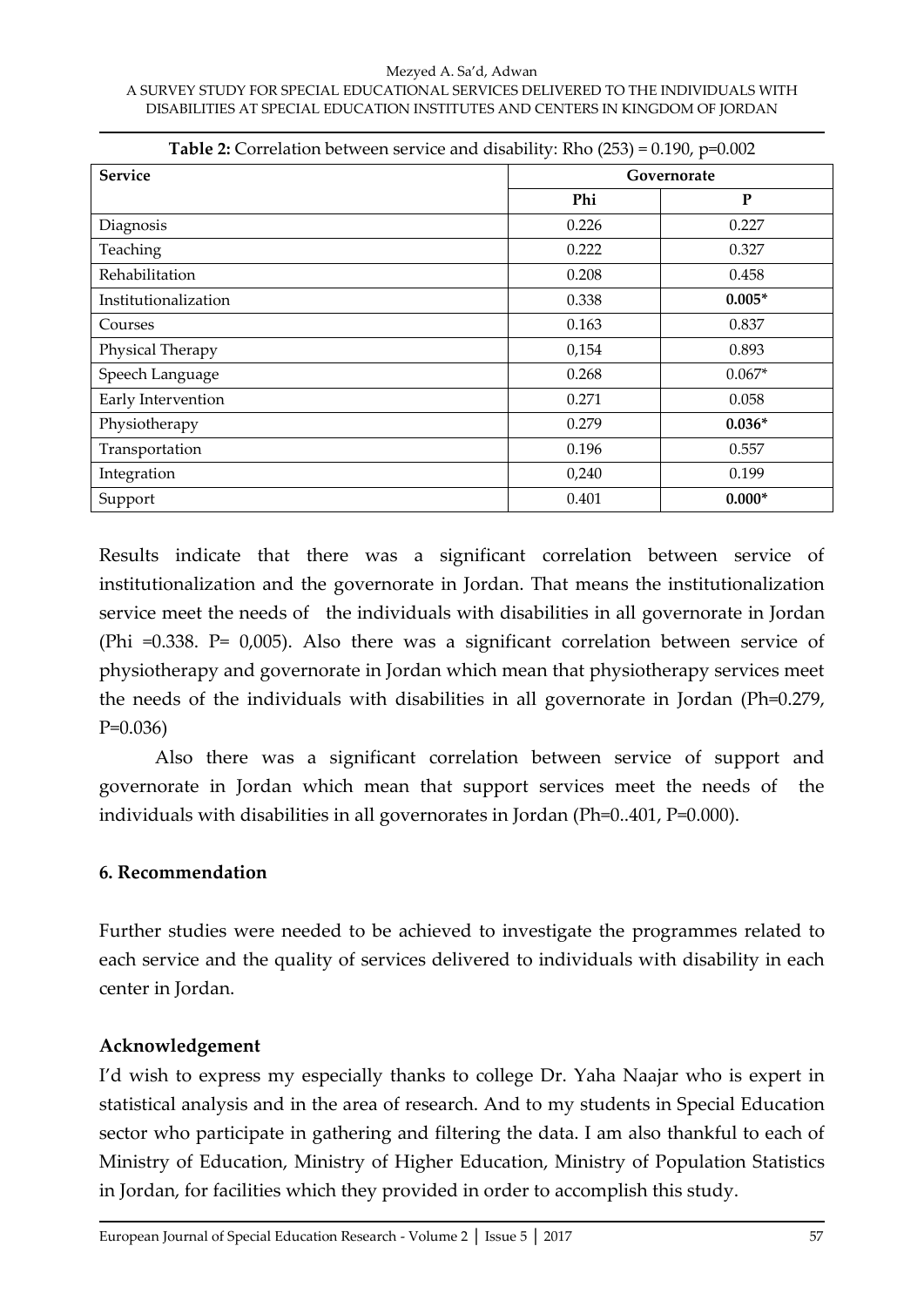### **References**

- 1. Al-asad, M. (April 22, 2004). The Domination of Amman Urban Crossroads, Retrieved on 8 June 2011.
- 2. Winzer, M. A. (1993). The history of special education: from isolation to integration. Washington Dc, Gallaudet press.
- 3. Al Shoura, Hamza, M. Sulleiman, A, Aznan Che (2014), A. Review of special education program in Jordan: current practices, challenges and prospects, Journal of special education & rehabilitation, vol.15, issue 3/4
- 4. Al Jabery, M., Marshall Zumberg (2008).General and special education systems in Jordan: present and future prospects. International Journal special education, vol. 23, no,1
- 5. Yell, M, L., Rogers, D. and Roger, E. L. (2006). The Law and special education (2nd ed.0. Upper Saddle. River NJ Merrill practice Hall
- 6. The History of llan, Ministry of Tourism and Antiquities. The Department of Antiquities (Jordan). Retrieved 30 September 2015.
- 7. Ministry of Tourism and Antiquities (MOT), Department of Antiquities. The History of IIan.
- 8. Jordan "Freedom in the world. Freedom House 2012. Retrieved on 16 June 2016.
- 9. Dicky Christopher (5 October, 2013).Jordan. The last Arab safe Haven, The Daily beat, Retrieved (12 October 2015).
- 10. Ghazal, Mohammad 22 January 2016). Population stands at around 9.5 Million including 2.9 million guests. The Jordan Times, Retrieved on 22 January 2016.
- 11. 2015 UNHCR county operation profile, Jordan, 2014 retrieved 12 October 2015
- 12. Al Zyoud, N. (2011). An investigation into the current service provision for students with learning difficulties in Jordan: teacher's perspectives. School of sport and education.
- 13. Turmusani, M. (1999). Disability rehabilitation policies in Jordan: A critical perspective. In E. Stone (ed) Disability & development in the majority world (pp.193-209) Leeds, The disability press.
- 14. UNICEF, N. (2007). Children in Jordan situation analysis 2006/2007
- 15. Tareq Y. M. Melhem (2013). Special education in Jordan: Reality & expectation. J. International of academic research business and social science, vol.3, No.7. ISSN222-6990.
- 16. HCAPD (2010-2015). National Strategy for people with special needs, AR PDf.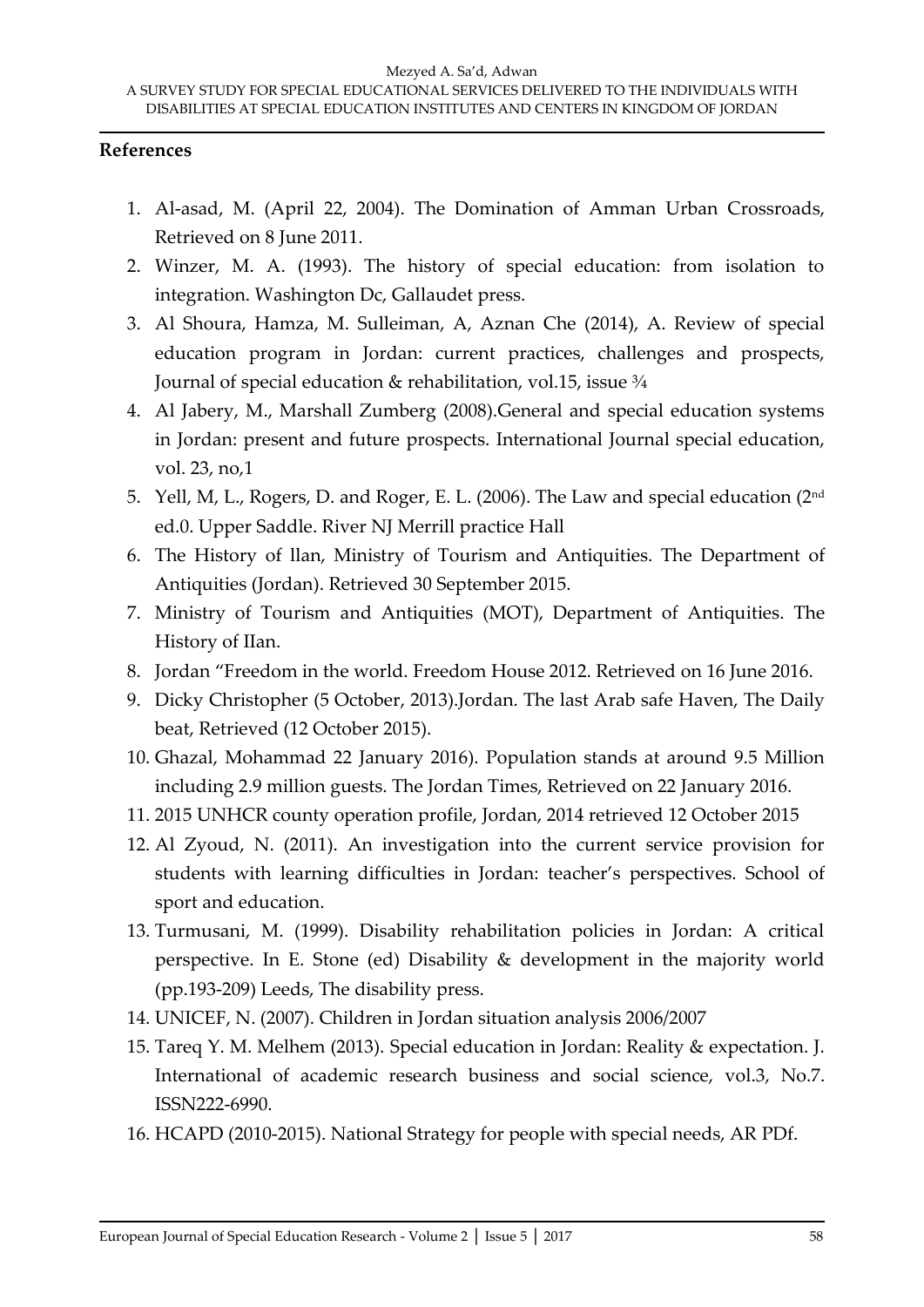#### Mezyed A. Sa'd, Adwan

- 17. [www.ibe.unesco.org/countries/wde/2006/arab\\_states/Jordan.pdf](http://www.ibe.unesco.org/countries/WDE/2006/ARAB_STATES/Jordan.PDF) (2006) Principles & general objectives of education: World Data on Education, 6th edition.
- 18. Basher Abu-Humour, Hanan AlHmouz (2014). Special Education in Jordan. *Journal of Special Needs And education, vol.29, issue1*,
- 19. Al-Natour, M., Al Khamra, H., & Al-Smadi, Y. (2008). Assessment Of Learning Disabled Students In Jordan: Current Practices and Obstacles. *International Journal of Special Education, 23*(2), 68-74.
- 20. Al-Roussan, F. (1996). *Methods of measurement and diagnosis in special education.*  Amman: Dar Al Fikir.
- 21. Al-Zyoud, N. (2011). An investigation into the current service provision for students with learning difficulties in Jordan: Teachers' perspectives. *School of Sport and Education*.
- 22. Al‐Hassan, S. M., Obeidat, O. M., & Lansford, J. E. (2010). Education reform and the quality of kindergartens in Jordan. *Early child development and care, 180*(9), 1203-1213.
- 23. Al Jabery, M., & Zumberg, M. (2008). General and special education systems in Jordan: present and future perspectives. *International Journal of Special Education, 23*(1), 115-122.
- 24. DoS, D. o. G. S. (2011). Jordan population statistics. Amman: Government report.
- 25. Hadidi, M. S. (1998). Educational programs for children with special needs in Jordan. *Journal of Intellectual and Developmental Disability, 23*(2), 147-154.
- 26. MOE, M. o. E. (2008). The Development of Education: National report of the Hashemite Kingdom of Jordan "*Inclusive Education: The Way of the Future",* presented to the 48th session of the International Conference on Education Geneva (25-28 October 2008).
- 27. MOE, M. o. E. (2012). Statistics of schools in Jordan.
- 28. MOHE, M. o. H. E. (2009). Ministry of Higher Education: general statistics.\ MSD, M. o. S. D. (2005). Ministry of Social Development: general statistics.
- 29. Turmusani, M. (1999). Disability Policy and Provision in Jordan: A critical perspective. Disability and development: Learning from action and research on disability in the majority world, 193-209.
- 30. UNICEF, N. (2007). Children in Jordan: Situation Analysis 2006/2007.